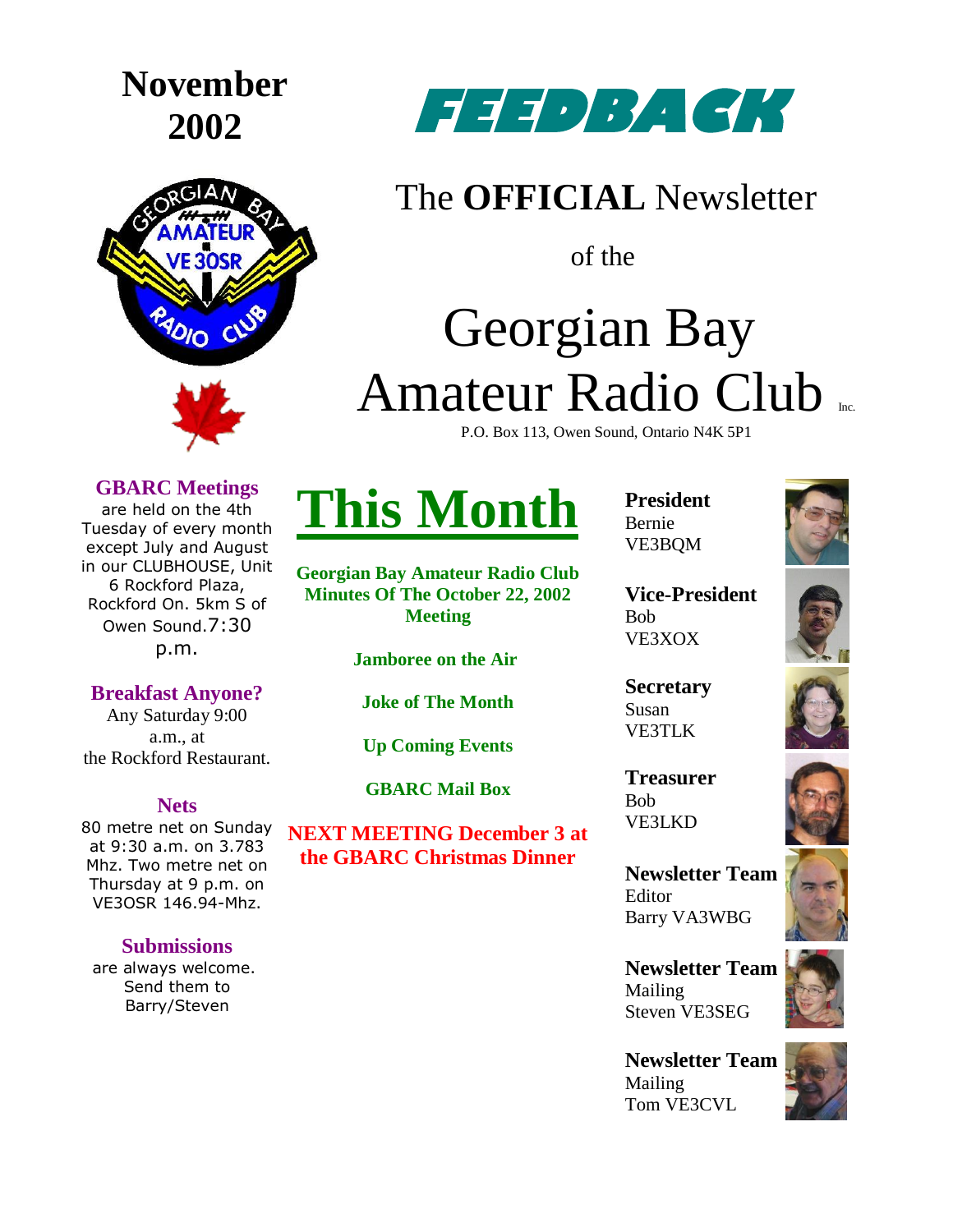

#### GEORGIAN BAY AMATEUR RADIO CLUB MINUTES OF THE OCTOBER 22, 2002 MEETING

**The Meeting was chaired by Vice President Bob XOX.**

**The Treasurer's Report and the minutes were not available.**

**New Business**

**JOTA "Jamboree on the Air" was held at the clubhouse on Saturday October 5 . The 1st Owen Sound troop and a scout troop from Markdale attended. There were approximately 20 scouts. They used the HF rig to talk to other scouts and ran PSK31, a modern form of RTTY. They cooked hot dogs etc. for dinner. Thank you to the club members who came out to help the scouts have an enjoyable afternoon.**

**The Santa Claus Parade will be held on November 16. Volunteers will be needed to help Kiwanis members. Please bring your handheld radio and meet at 9:00 a.m. in front of the Beer Store downtown.**

**The Christmas Dinner will be held on Tuesday December 3. There will be a social at the Clubhouse from 6:00 p.m. to 7:00 p.m. and a turkey dinner at the Rockford Restaurant will begin at 7:00 p.m. Tickets at \$10. each can be obtained from Bernie BQM, Gene IJD or Bob XOX. Please get your tickets as soon as possible.**

**A discussion of recent interesting contacts was held.**

**Please make sure we have your correct Email address. Let Tom TSA know about any changes.**

**On January 1, 2003 the HF net on 3.735 will be held on Wednesdays at 9:00 p.m. The 2 m net will be held on 146.94 Sunday mornings at 9:30 a.m.**

**At the next meeting Chris MUM and Jim CJM will show pictures of their trip.**

**Moved by Deiter DST and seconded by Walter FFN to adjourn the meeting at 8:40 p.m.**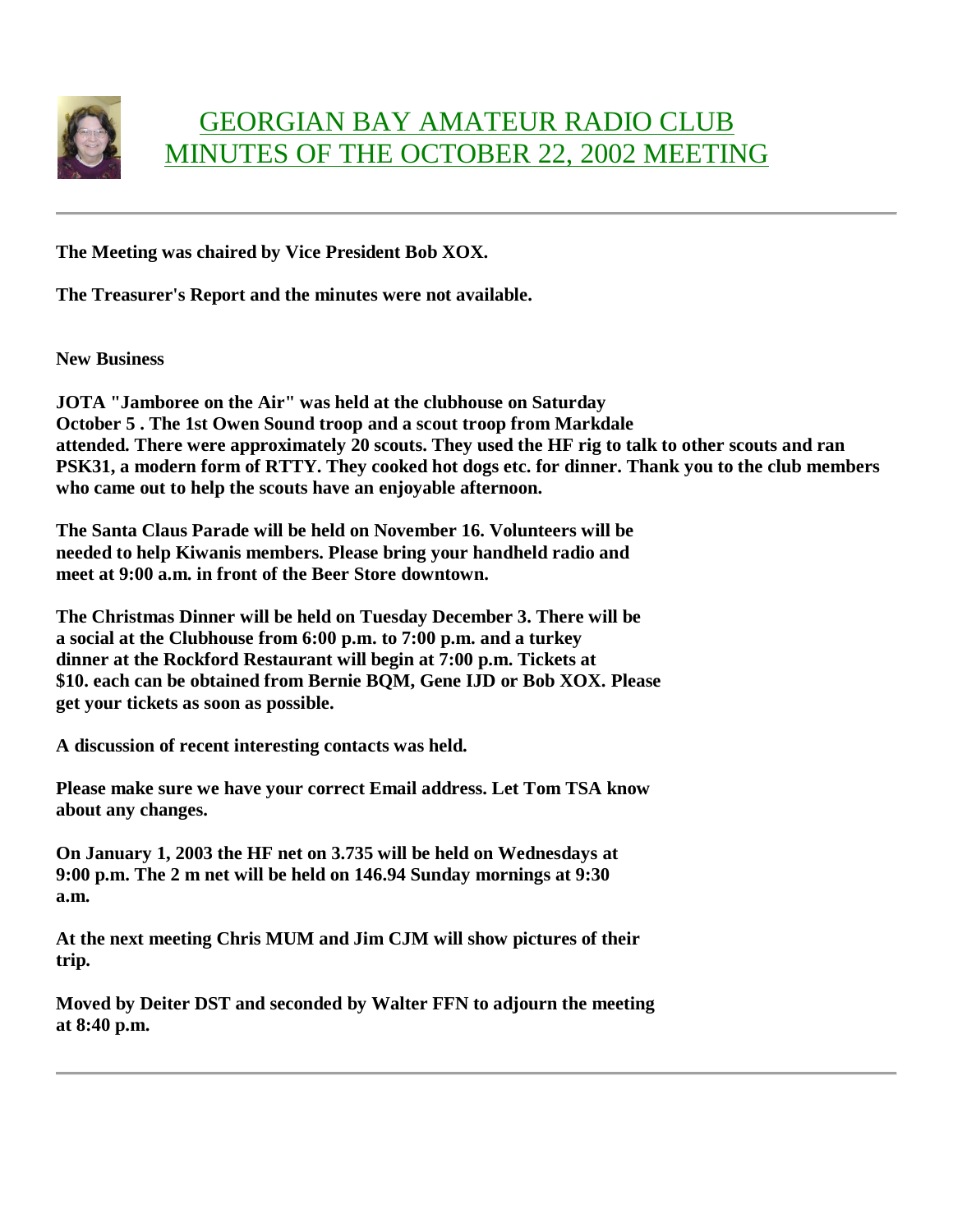### **Jamboree on the Air**

**Jota this year was on Saturday October 5. We had the 1st Owen Sound troop and a scout troop from Markdale attend at our club house. There were approximately 20 scouts and five Amateur Radio operators all together participating in JOTA. We mainly used IRLP but we did listen to HF and did a bit of PSK31 contacts. The scouts were all given a chance to make at least one contact but most made two or three. While some of the kids were making a contact others were doing all sorts of soldering and just having fun with electrical gizmos and gadgets. The scouts learned a lot about Amateur Radio, scouts in different areas and had a lot of fun. After the scouts were all talked out there was a BBQ. By the time for the scouts to leave they couldn't wait for JOTA next year.** 

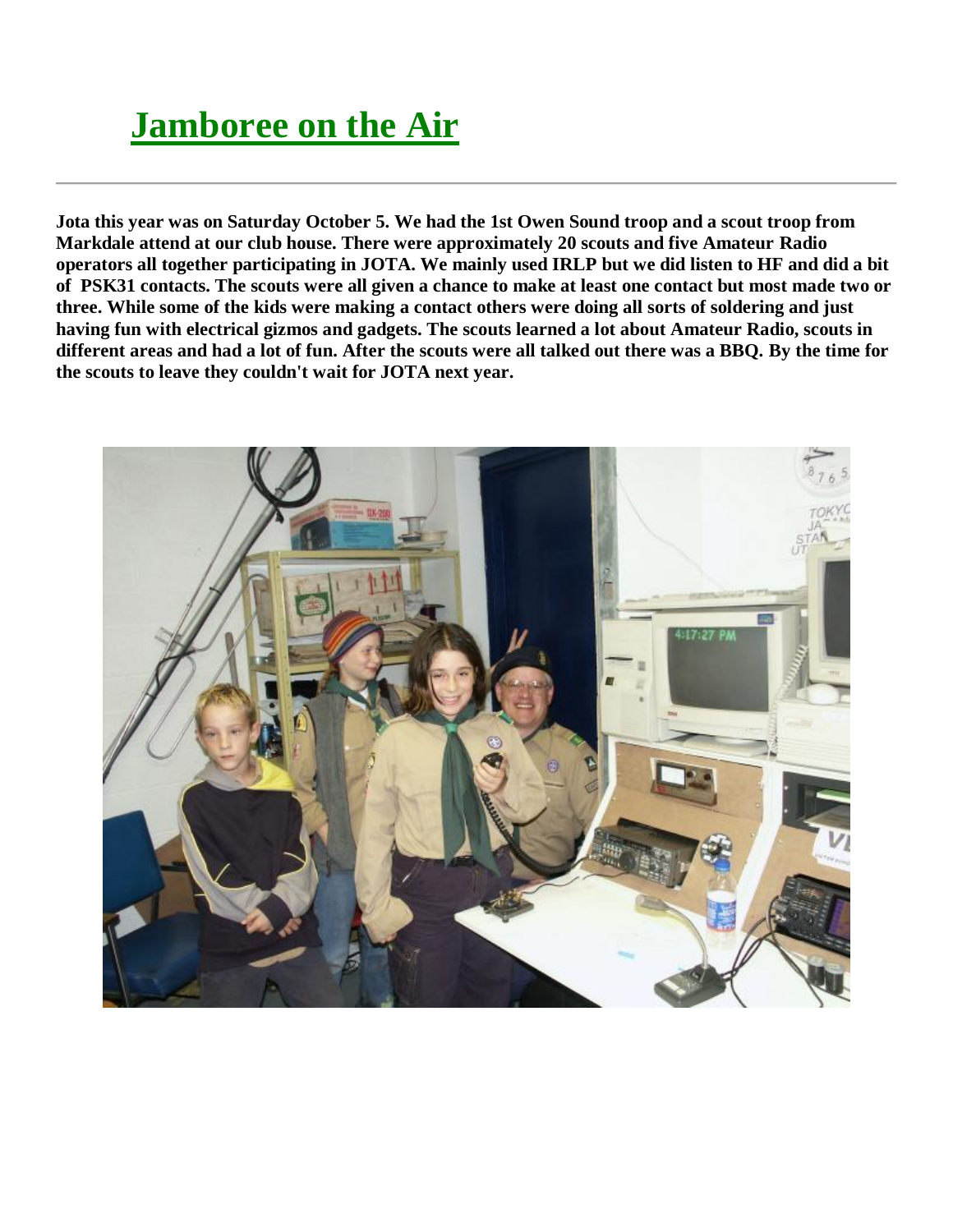

## **IRLP and PSK 31**

**IRLP stands for the Internet Radio Linking Project. The aim of this project is to link radio systems separated by long distance without the use of expensive leased lines, satellites, or controllers. Your 2 meter mobile or even your 2 meter handheld can now be used to communicate around the world.**

**The IRLP uses Voice-Over-IP software and the power of the Internet to link your radio site to the world. The system uses its own custom interface board and software suite which makes interfacing your radio system to the world simple and cost effective.**

**The IRLP runs a large network of dedicated servers and nodes to offer the very best in voice communications. The heart of the IRLP is its Amateur Radio network which reaches hundreds of towns and cities across North America, Europe, Britain, Australia and many other countries, linking them all with a full dynamic range, telephone quality sound.**

**PSK31 or Phase Shift Keying 31 baud is a form of communication keyboard-to-keyboard that we "hams" (amateur radio operators) can enjoy. And it's been made instantly usable by all of us, due in part to the proliferation of the personal computer, and in part to the superb and generous efforts of some**